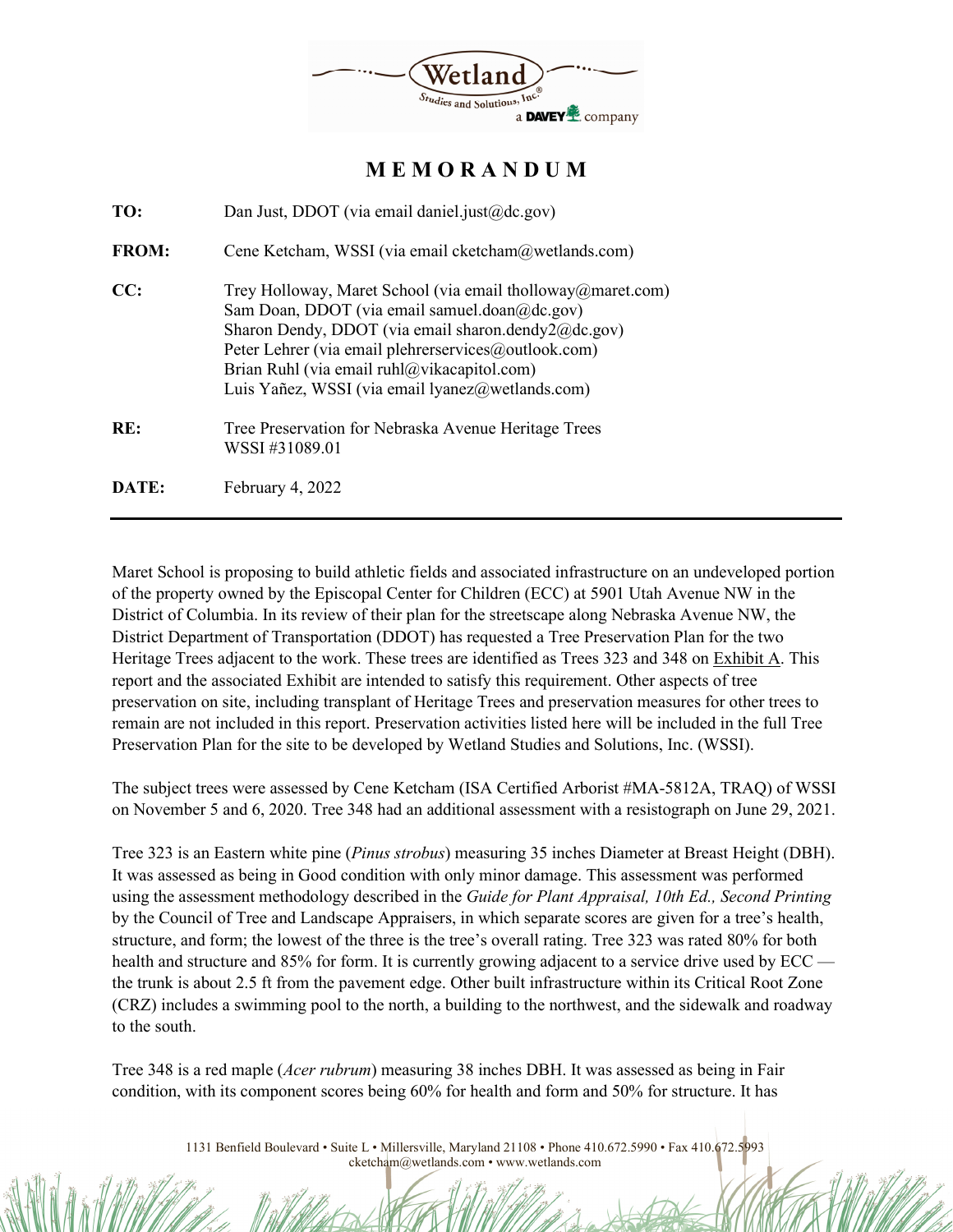Dan Just ECC Streetscape Heritage Trees February 4, 2022 WSSI #31089.01 Page 2 of 5

codominant branching, though without a bark inclusion. The large limb on the west side has fungal fruiting bodies consistent with a soft rot fugus. However, no dieback or decline was noted in the branch in the summer of 2021, which suggests that damage to the vascular tissue, if any, is not affecting the tree's health at this time. Mower damage to surface roots was noted on the south side. Girdling roots are not visible, but the lack of trunk flare suggests either a grade change — possibly during installation of a retaining wall — or the presence of belowground girdling roots. Probing the area with a steel surveyor's chaining pin was inconclusive. Three locations on the tree were selected for resistograph drilling — the base of the branch with fungal bodies and two locations near the base. Minor basal decay was detected in one basal location at 14 inches into the trunk. The other locations showed no internal decay. There is a retaining wall approximately 7.5 ft to the south of the trunk, which limits rootable area. While roots may exist below the sidewalk and under the roadway, they are not likely to be significant. Rooting is unconstrained elsewhere.

Tree conditions are summarized in Table 1 below:

| #<br>es<br>Tr | DBH<br>de)<br>jar<br>Olar | <b>Common Name</b>     | <b>Botanical Name</b> | వి<br>Rating<br>Condition | ating<br>œ<br>dition<br>۰<br>Ö | ှိ<br><b>STAT</b><br>읎<br><b>REGI</b> | <b>Assessment Notes</b>                                                                                                                                                                                                                                                                  |
|---------------|---------------------------|------------------------|-----------------------|---------------------------|--------------------------------|---------------------------------------|------------------------------------------------------------------------------------------------------------------------------------------------------------------------------------------------------------------------------------------------------------------------------------------|
| 323           |                           | 35 pine, eastern white | Pinus strobus         | 80%                       | Good                           | <b>HERITAGE</b>                       | Mechanical Damage, Broken Limbs                                                                                                                                                                                                                                                          |
| 348           |                           | 38 maple, red          | Acer rubrum           | 50%                       | Fair                           | <b>HERITAGE</b>                       | Surface Roots, Root Damage/Decay, Co-Dominant Stems, Small<br>DW (1-2"), Low Vigor, Broken Limbs, Branch Decay,<br>Insect/Disease Problem, Fungal Fruiting Bodies DBH @ 2 ft.<br>Possible soft rot fungus on large branch. Tar spot fungus. Mower<br>damage/root decay on downhill side. |

*Table 1: Tree condition table. As assessed November, 2020.*

Proposed work near the subject trees is as follows:

- Construction of a parking lot, with connection to the existing ECC service drive;
- Construction of a bioretention facility;
- Installation of a perimeter fence
- Construction of a curb cut (outside CRZs);
- Installation of screening plantings; and,
- Closing the ECC service drive curb cut.

Due to the close proximity of the work to the existing Heritage Trees, close coordination between the design team, contractor, and the contractor's retained arborist is required for successful execution. A summary of recommended tree preservation measures is described as follows, with extents and locations illustrated on Exhibit A.

The following measures apply to both trees:

- All work shall be in conformance with the current ANSI A300 standards for tree care.
- Prior to any demolition or construction work within or adjacent to the subject trees' CRZs, a preconstruction site walk shall be held to include the contractor's retained arborist, project forester,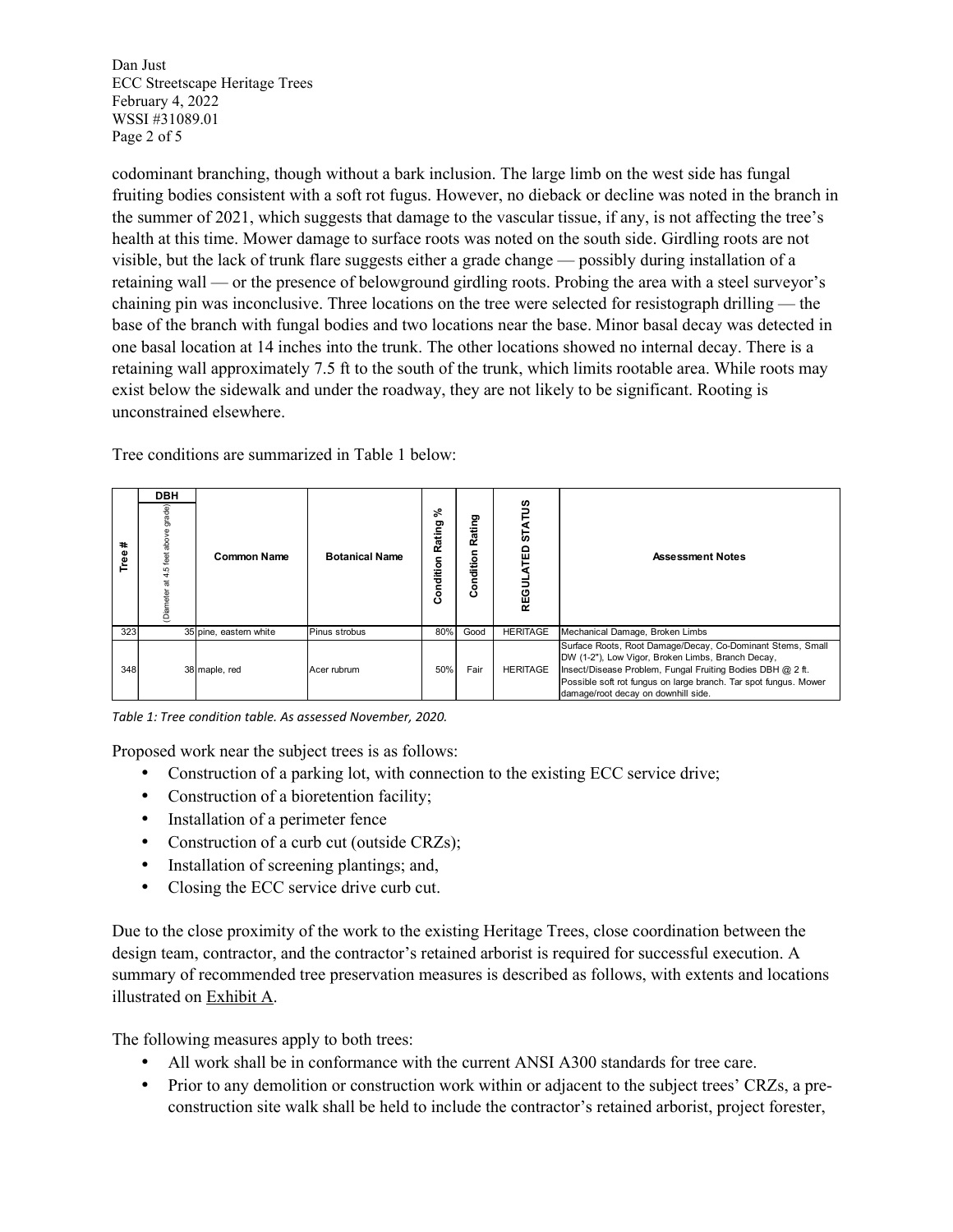Dan Just ECC Streetscape Heritage Trees February 4, 2022 WSSI #31089.01 Page 3 of 5

> general contractor, DDOT, and owner. At this time, the proposed measures and locations will be reviewed. Any substitutions or alternative methods or materials must be reviewed and approved by DDOT.

- Tree protection measures must be reviewed and approved by DDOT after installation.
- All tree protection measures must be in place prior to commencement of demolition, site clearing, or construction, and maintained throughout construction. Tree protection measures may only be removed with DDOT approval.
- Work within the CRZs of the subject trees must be overseen by an ISA Certified Arborist. This includes all excavation, pavement installation or removal, root pruning, installation of fencing or erosion and sediment control measures, or other work not specified.
- CRZs must be protected by temporary Tree Protection Fence (TPF) as shown on Exhibit A. Appropriate bilingual signage must be installed designating the area as a Tree Protection Area and restricting entry.
- Silt fence or other erosion and sediment control measures within CRZs must be installed on grade or coordinated with root pruning trenches.
- Root pruning locations, depth, and methods will be determined during the preconstruction meeting. Roots over 1 inch diameter must be hand pruned.
- Mechanized equipment or repeated foot traffic is not permitted in any tree protection areas without explicit approval of the project forester and DDOT and must be on adequate approved root protection devices (e.g., root protection matting (RPM)). Root protection devices to be approved by project forester and DDOT.
- Construction staging, stockpiling, equipment storage, and masonry setup and washout areas are limited to existing pavement areas or outside of CRZs. Masonry setup and washout must be located such that a spill will not enter tree protection areas. Not storage of toxic materials within 100 feet of tree protection areas.
- Proposed fence post footing locations within CRZs must be excavated by the retained arborist with a Supersonic AirTool (SSAT). Field adjust locations if large roots (1.5 inches and greater) are found. Hand prune small roots within the footing location.
- Proposed landscape plantings of B&B and large container landscape plants within CRZs must be reviewed by the retained arborist and contractor in the field to determine the potential for damage. The retained arborist will excavate planting holes with SSAT to the appropriate width and depth in coordination with the relevant sub-contractor. Where practical, flex small roots to the side rather than pruning. If large roots (1.5 inches and greater) are found, field adjust the planting location to retain.
- The following stress reduction measures are to be applied to both trees:
	- o Wood Chip Mulch Mulch ring should cover the entire Structural Root Zone (SRZ) to the extent possible. Mulch should not exceed four (4) inches depth and must not contact the trunk of the tree. Wood chips from trees removed on site may be used. Otherwise, mulch will be double-ground shredded hardwood, aged for at least six months.
	- o Vertical Mulching Use SSAT to bore 2-inch diameter vertical holes 12-18 inches deep in a grid pattern around the trees. Backfill with chip-sized, pre-moistened biochar to top and cover. The area for treatment is to be 30 inches from the tree base to  $\frac{1}{2}$  the CRZ radius with grid spacing at  $3 \times 3$  ft. Vertical mulching is also to be applied in areas within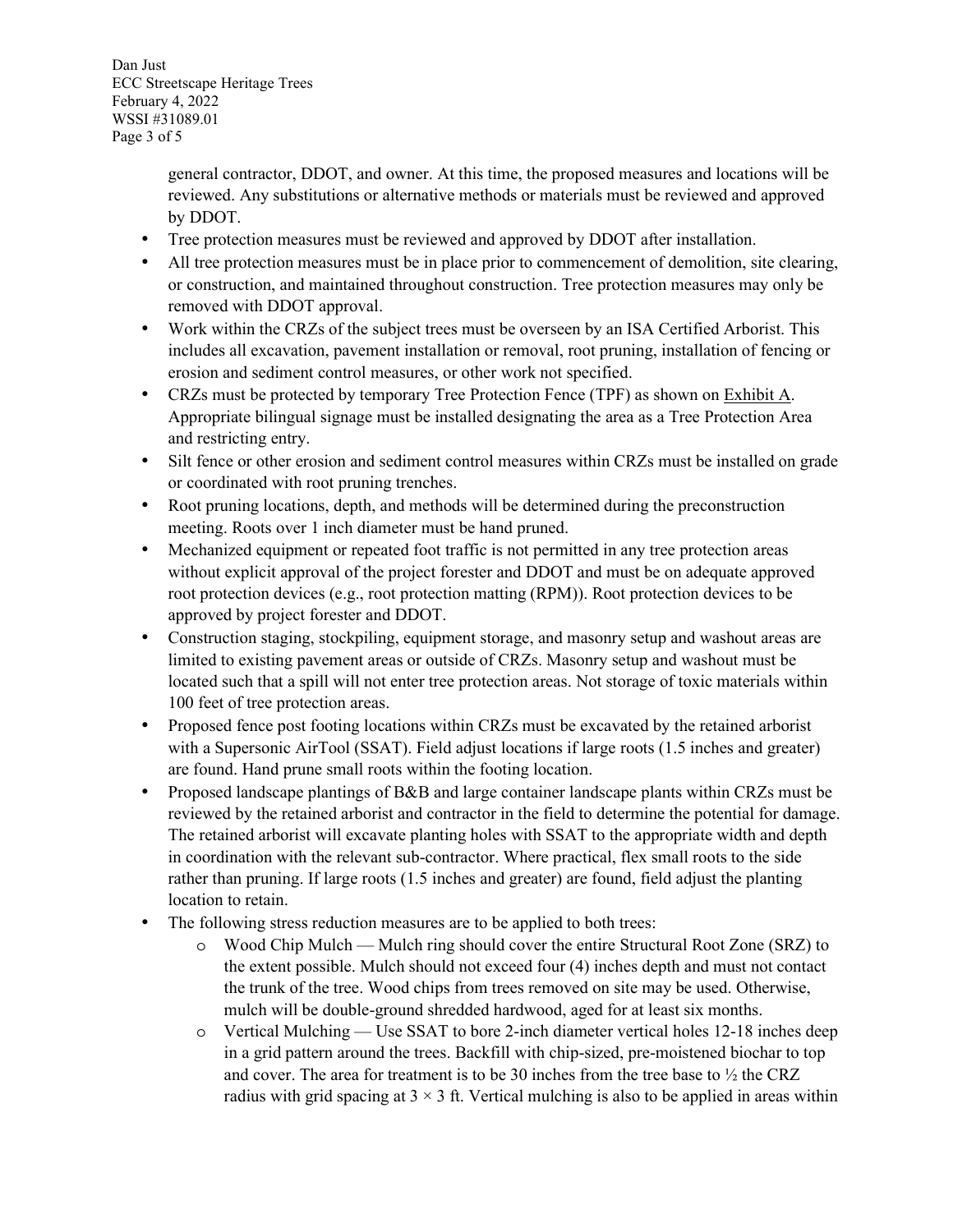Dan Just ECC Streetscape Heritage Trees February 4, 2022 WSSI #31089.01 Page 4 of 5

> CRZs where pavement was removed or where RPM was used. Follow with high-pressure liquid injection on an offset grid to fracture soil horizontally between vertical mulching holes.

- o Supplemental Watering Retained arborist will supply supplemental watering during drought times during the growing season (typically May to October). Minimum watering will be considered to be six (6) times per growing season with the timing and duration to be determined by the project forester and DDOT. Typical watering dose to be approximately 10 gallons per diameter inch. Drought times will be defined as a period of two weeks or longer where daytime high temperatures reach 80 degrees and less than  $\frac{3}{4}$  inch of rainfall is received. Supplemental watering is to continue for a period of two (2) years following the completion of construction.
- o Construction Inspections An ISA Certified Arborist supplied by the contractor's retained arborist shall actively monitor the site to ensure adherence to all tree protection requirements. Inspections to be weekly during initial clearing and installation of tree protection and erosion and sediment controls. Inspections to be monthly for the duration of construction. Transition from weekly to monthly inspections require owner and DDOT approval. Additional inspections and/or oversight may be required for critical tree preservation activities as determined during the pre-construction meeting.
- o Soil Care/Fertilization Initial soil testing of a representative sample from each tree protection area is required. Fertilization prescription shall be based on the results of the soil analysis. Application rates shall not exceed a rate of one (1) pound of actual nitrogen per 1,000 square feet annually.
- o Condition Monitoring Inspections The retained arborist shall provide monitoring of the condition of retained trees and prescribe treatment of detrimental conditions as they occur or as appropriate for effective management. Inspections shall be performed monthly during the growing season, beginning prior to construction and continuing for one year subsequent to the completion of construction activities. Three (3) inspections during the growing season must be performed the second year following the end of construction activity. A written summary report with recommendation shall be provided to the owner and project forester subsequent to each inspection.

The follow tree preservation activities apply specifically to Tree 323:

- Special demolition of the service drive pavement Demolition of the existing service drive to be performed by the retained arborist under the supervision of an ISA Certified Arborist. Mechanized equipment to operate from existing improved surfaces or on approved RPM. Where practical, work shall be performed by hand or with SSAT. Arborist to provide review and appropriate treatment for roots encountered. Exposed roots shall be covered with moistened burlap and plastic sheeting to retain moisture until covered by soil.
- Decompact soil under removed pavement The area under pavement shall be vertical mulched as above. Additionally, the retained arborist is to use an SSAT to break up the surface soil to 1 ft depth or to the extent possible. Top dress with rice-sized biochar and compost, and air till the existing site soil, biochar, and compost until mixed to approximately 1 ft depth. Seed with groundcover and cover the soil with a biodegradable surface fabric to retain soil during establishment.